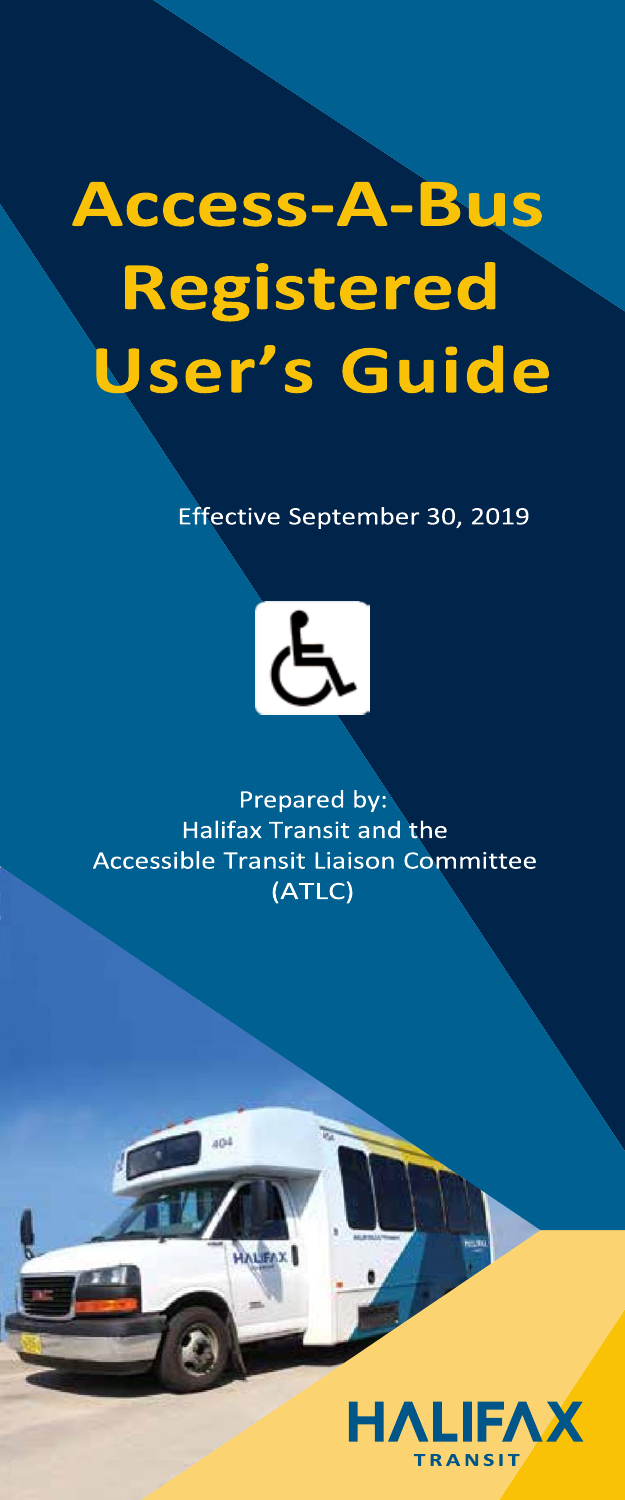# **Access-A-Bus Contact Information**

| <b>Office Telephone Numbers</b>                                                                                                                                 |                           |  |  |  |
|-----------------------------------------------------------------------------------------------------------------------------------------------------------------|---------------------------|--|--|--|
| Registration<br>Monday to Friday 8:00 a.m. - 4:00<br>p.m. (excluding holidays)                                                                                  | 902-490-6681              |  |  |  |
| Fax                                                                                                                                                             | 902-490-6952              |  |  |  |
| <b>General Information</b>                                                                                                                                      |                           |  |  |  |
| Comments or complaints<br>(HRM Services)<br>Sunday to Saturday 7:00 a.m.-<br>8:00 p.m. (excluding holidays)                                                     | 311                       |  |  |  |
| Access-A-Bus Scheduling/All Bookings<br>Monday to Friday 7:00 a.m. - 11:00<br>p.m. (excluding holidays)<br>Saturday, Sunday and Holidays 7:00<br>a.m.-5:00 p.m. | 902-490-6999<br>(Press 1) |  |  |  |
| Access-A-Bus Cancellation (24<br>hours a day)                                                                                                                   | 902-490-6999<br>(Press 2) |  |  |  |
| Access-A-Bus Information/<br>Announcement Line                                                                                                                  | 902-490-6999<br>(Press 3) |  |  |  |
| For Access-A-Bus clients with hearing issues, Halifax Transit<br>uses the Relay Operator Service through Bell/Alliant.                                          |                           |  |  |  |
| <b>Access-A-Bus Service Schedule</b>                                                                                                                            |                           |  |  |  |
| Buses are on the road:<br>Sunday to Saturday<br>(including holidays)                                                                                            | 6 a.m. to 1 a.m.          |  |  |  |
| <b>Access-A-Bus Address</b>                                                                                                                                     |                           |  |  |  |
| Halifax Regional Municipality<br><b>Halifax Transit Access-A-Bus</b><br>200 Ilsley Avenue<br>Dartmouth, NS<br><b>B3B 1V1</b>                                    |                           |  |  |  |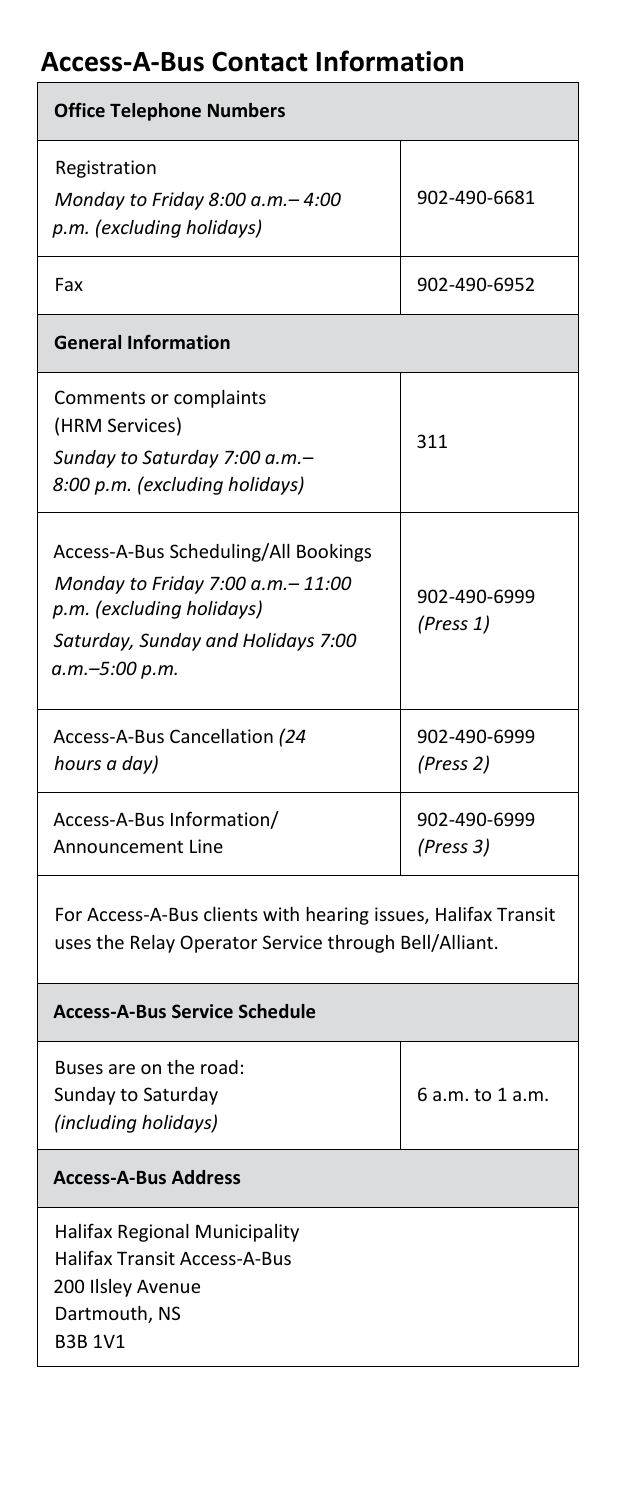# **Table of Contents**

| Transfer To Halifax Transit Ferry Service & Other Bus      |
|------------------------------------------------------------|
|                                                            |
|                                                            |
|                                                            |
|                                                            |
|                                                            |
|                                                            |
| Booking Medical Appointments for Specialists  13           |
| Service to Halifax Stanfield International Airport 13      |
|                                                            |
|                                                            |
|                                                            |
|                                                            |
| What Happens When a "No-Show" Occurs? 16                   |
| Tracking Procedure for No-Show & Late Cancellation  16     |
|                                                            |
|                                                            |
|                                                            |
| The Accessible Transportation Liaison Committee (ATLC)  19 |
|                                                            |
|                                                            |
|                                                            |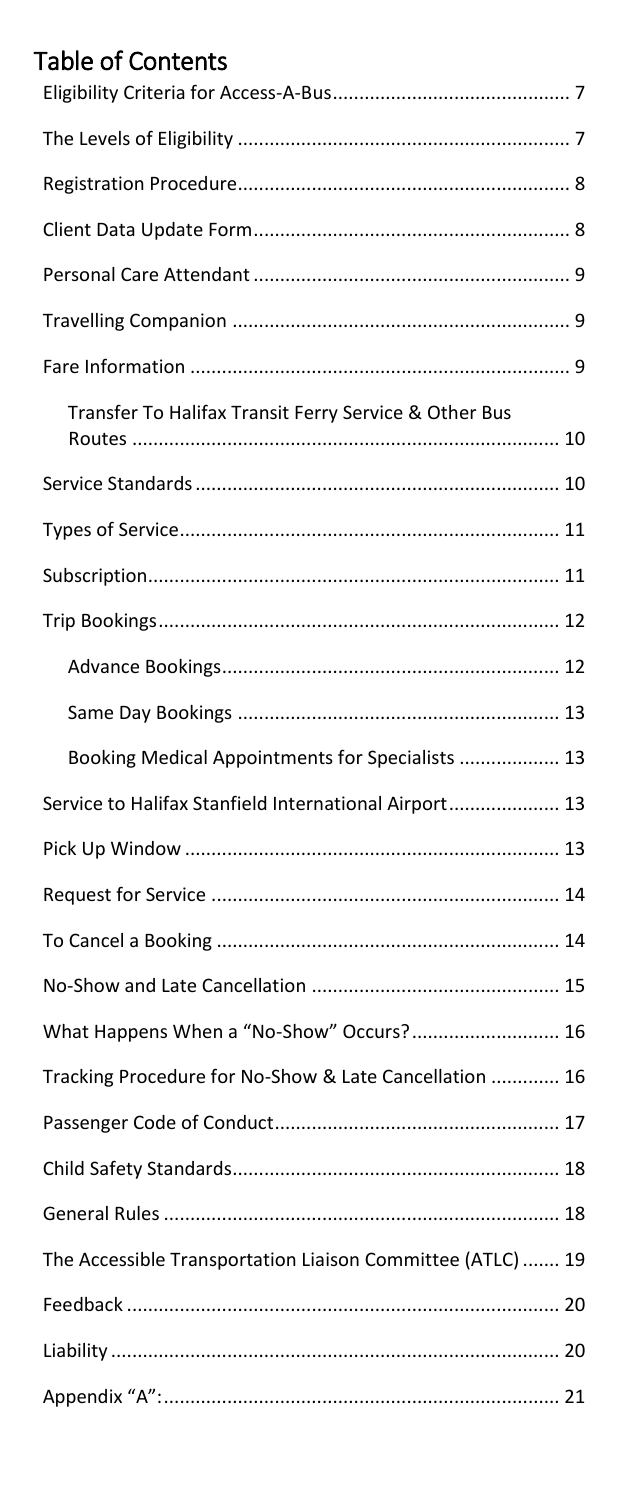| No-Show/Late Cancellation Suspension Policy  21      |
|------------------------------------------------------|
|                                                      |
|                                                      |
|                                                      |
|                                                      |
|                                                      |
|                                                      |
|                                                      |
| Responsibilities of Registered Subscription Users 22 |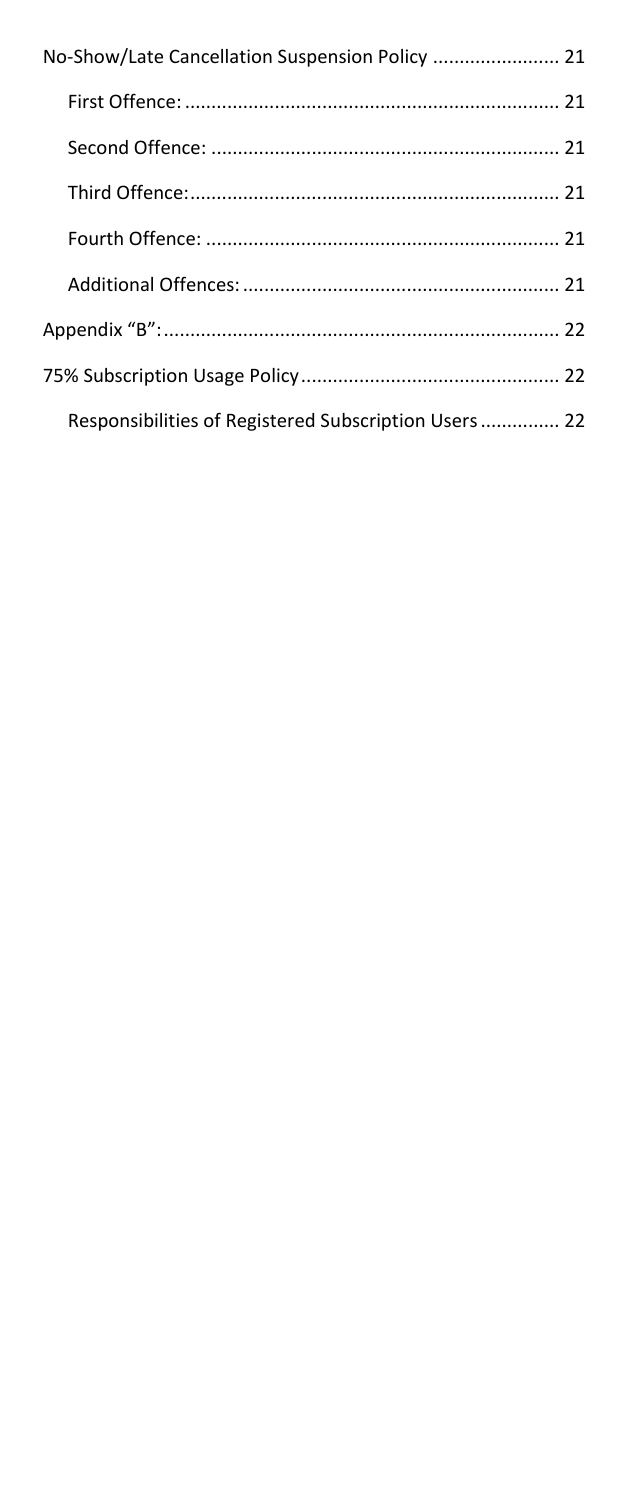# **Introduction to Access-A-Bus (AAB)**

Access-A-Bus (AAB) is a shared ride, door-to-door, public transportation service for persons who are declared eligible through the registration process.

The service is funded and operated by Halifax Transit, Halifax Regional Municipality (HRM). The Access-A-Bus service provides transportation for persons eligible within the service area covered by Halifax Transit's fixed route bus service. Buses are designed to carry mobility impaired persons and those unable to utilize the existing

conventional Halifax Transit service due to cognitive or physical disabilities.

The Access-A-Bus service is meant to supplement the conventional Halifax Transit service and is not a taxi service.

## **Service Boundaries**

Access-A-Bus operates the same hours of service by day of week as that of adjacent conventional transit services. Access-A-Bus service boundaries are within 1,000 meters of a conventional transit bus stop within HRM (including Community Transit—Metro X—Metro Link).

Registered Users outside the area may access the Access-A-Bus transit system once they travel to an area within the service boundary.

## **Visitors to the Service Area**

Anyone visiting the HRM and travelling within the transit area and who is registered with a similar service may use Access-A-Bus but must register with the service and provide one (1) week notification prior to the trip day.

For further information, call registration at 490-6681.

## **Equipment Requirements**

Wheelchairs and/or scooters must weigh no more than 363 kg (800 pounds) when occupied or be no larger than 81.28 cm (32 inches) wide or 114.3 cm

(45 inches) long, including attachments and baggage. It is also recommended to have tie down anchors to accommodate the "J" hook tie down system that Access-A-Bus uses. Wheelchairs and/or scooters that cannot be properly tied down may be refused for transportation.

Scooter and Centre Post Wheelchair passengers must transfer to a regular bus seat. They are not permitted to be transported in their scooter or centre post wheelchair.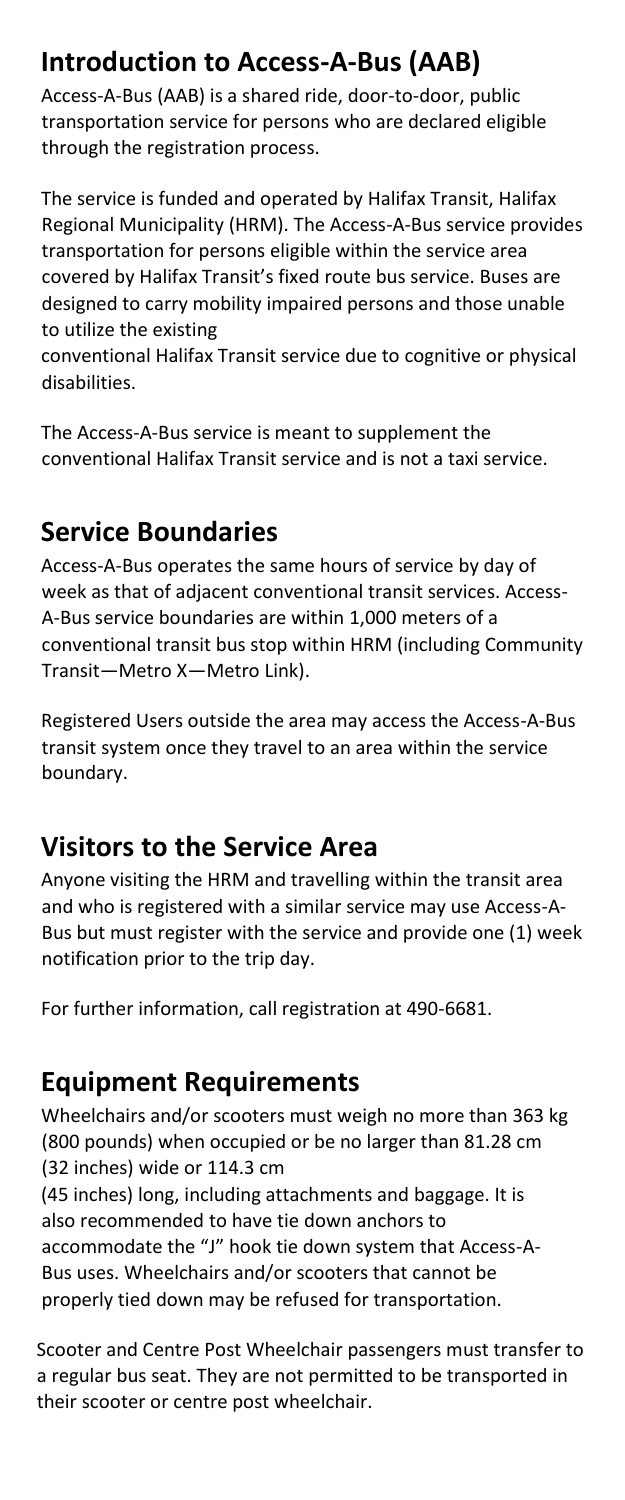# <span id="page-5-0"></span>**Eligibility Criteria for Access-A-Bus**

Applying for Access-A-Bus service does not guarantee acceptance for the Access-A-Bus service. You may qualify for Access-A-Bus if you meet one or more of the following eligibility criteria:

- Require use of a medically prescribed wheelchair or scooter. (Users of scooters and center post wheelchairs must transfer to a regular seat).
- Unable to walk more than 175 meters outside without the aid of a medically prescribed mobility aid or without assistance (1 city block)
- Unable to step up or down three (3)—35 centimetres (13.78 inch) steps unassisted.
- Have 20/200 vision or less (legally blind).
- Unable to utilize the existing conventional transit due to cognitive disability.

The level of eligibility granted is reflected by your needs which take into account the Registered User's ability or inability to use the conventional fixed route transit services. Some impairment involve disabilities that call for Access-A-Bus service for all trips, while others may only require service for the winter time, specific trips or for a limited time. As a result if you are declared eligible, the level of eligibility you are granted will be based on your disability.

# <span id="page-5-1"></span>**The Levels of Eligibility**

- 1. Permanent
- 2. Temporary\*
- 3. Seasonal (winter months)
- 4. Conditional (travelling alone, dialysis needs)

*\*Note: It is the user's responsibility to apply for an extension if required.*

Updates and additional information regarding AccessA-Bus and Halifax Transit's other accessible transit services can be found on the internet at; http://www. halifax.ca/transit/ or by calling HRM Services at 311.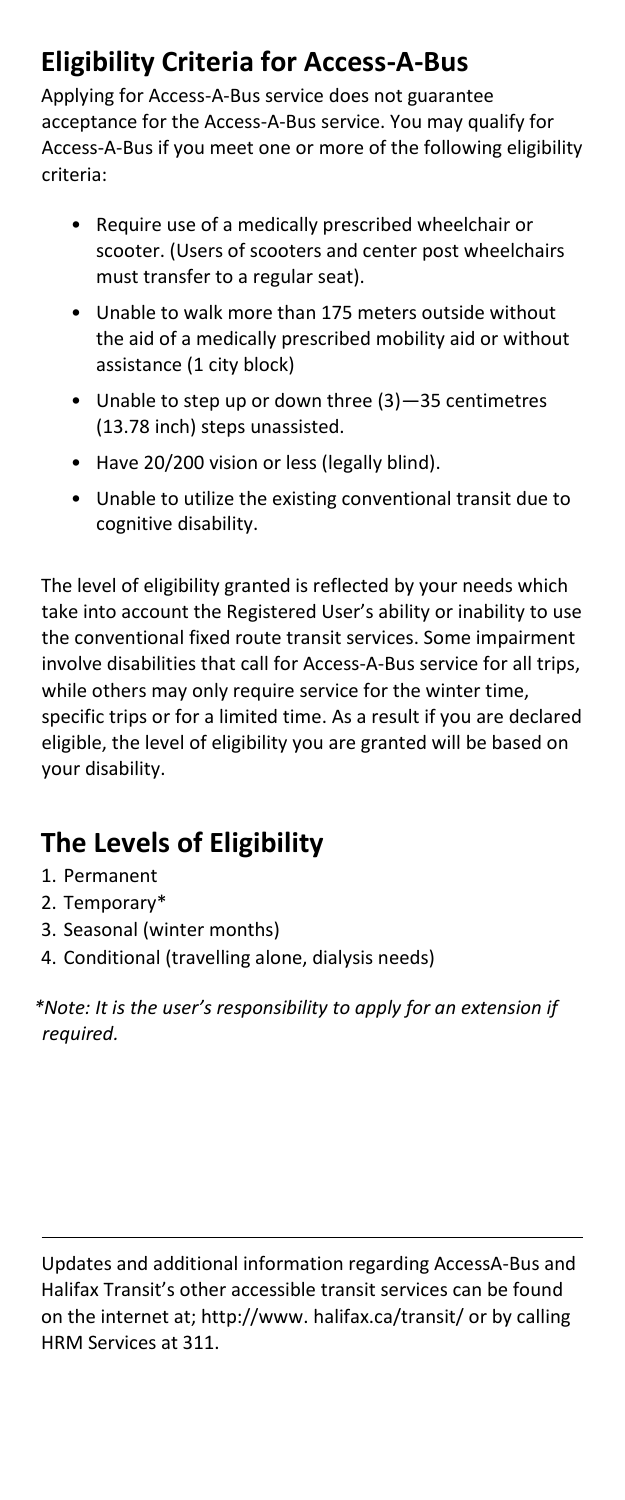# <span id="page-6-0"></span>**Registration Procedure**

To register for the Access-A-Bus service, please call the registration line at 490-6681 and request an Access-ABus registration form. This information is also available on the internet at http://www.halifax.ca/transit/ access\_a\_bus.html

The application form consists of three parts;

**Part A:** Declaration and Authorization for Release of Information

**Part B:** General Information to be completed by the applicant or the applicant's agent

Part C: To be completed by the applicant's physician, nurse practitioner, occupational therapist or physiotherapist.

Halifax Transit considers the information provided as confidential and for the exclusive use of the Access-ABus service. Applications are reviewed by Halifax Transit and upon approval the applicant will be mailed a letter of acceptance and an I.D. card.

Eligibility is determined on the basis of information provided on the application form and, where applicable, a personal interview.

Any application form that is incomplete or appears to be fraudulently filled out will be returned to the applicant. Halifax Transit is not responsible for lost application forms; please make a copy for your records. If the application form is faxed, the original application form must be mailed to Halifax Transit. Be advised, the processing of the Access-A-Bus application may take up to ten (10) business days.

If, in the opinion of Halifax Transit, a person does not qualify for registration, the applicant may request an appeal of the application by the Review Sub-Committee of the Accessible Transportation Liaison Committee.

# <span id="page-6-1"></span>**Client Data Update Form**

Access-A-Bus Clients who have been granted permanent status on the New Access-A-Bus application form as of June 2012 will now complete a Client Data Update Form every three years. The Client Data Update Form must be completed and returned within 30 days of receiving it from the Access-A-Bus Registration Office. If this form is not returned, your file will be removed from the Access-A-Bus users list. The Client Data Update Form is used to keep your file active and up to date.

It is very important to report any changes in your address or telephone number to the Registration line at 490-6681.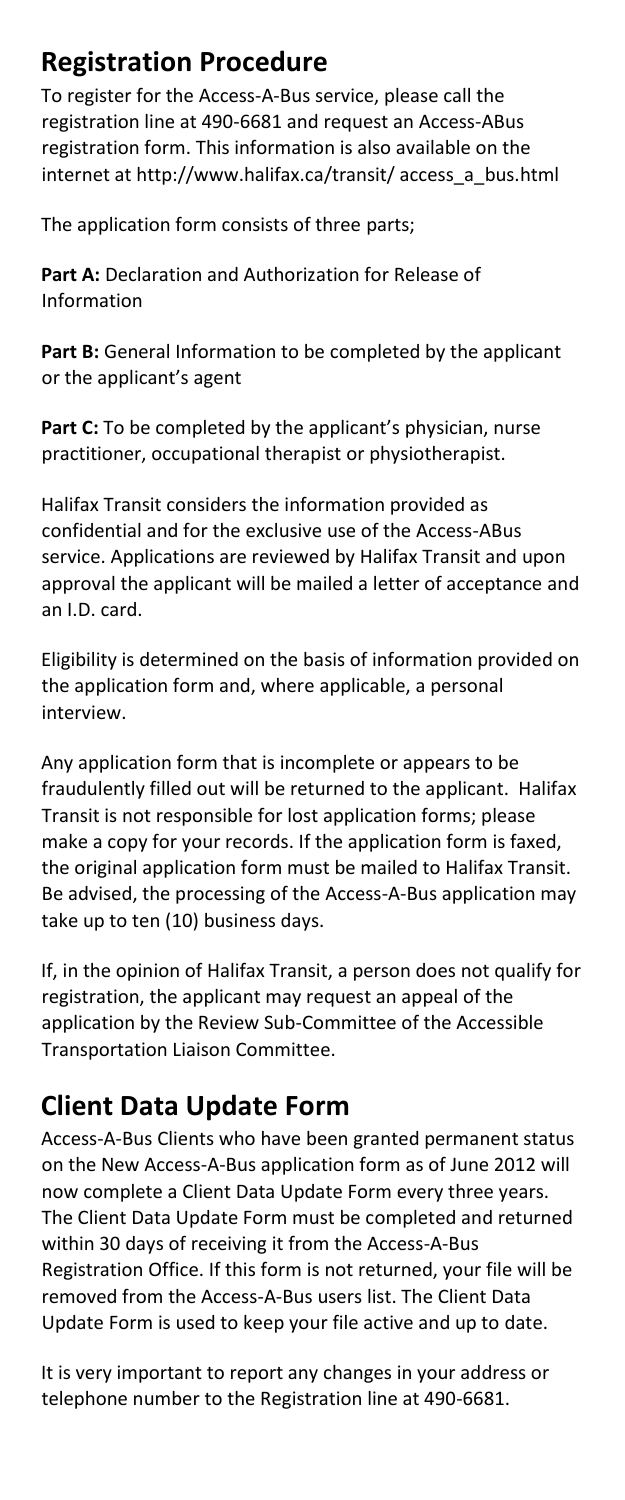# <span id="page-7-0"></span>**Personal Care Attendant**

A Personal Care Attendant is a person who is capable of taking care of Registered User's special needs and must accompany the Registered User on each trip. At the time of registration, the need for a Personal Care Attendant must be identified.

For trip purposes, once identified, the Personal Care Attendant is automatically booked and the Personal Care Attendant will not be required to pay a fare to accompany the Access-A-Bus passenger.

To be eligible for this exemption, the Access-A-Bus passenger must have this indicated at the time of application or be required to provide Halifax Transit with a written recommendation from a physician and receive approval for the personal attendant by Halifax Transit.

A Personal Care Attendant will be required to travel with the Access-A-Bus passenger at all times. Please note that persons travelling with an Access-A-Bus passenger without a physician's recommendation will be subject to the appropriate fare.

# <span id="page-7-1"></span>**Travelling Companion**

A Registered User may request one (1) travelling companion, which is a friend or relative, to travel with them. The travelling companion must be more than five years of age and may accompany a Registered User.

If you wish a travelling companion to accompany you, you must notify the scheduler at the time of the booking. If a seat is available for the trip(s), you will be notified at the time of booking. It is the Registered User's responsibility to identify if this companion is ambulatory or non-ambulatory. The travelling companion can only travel where and when the Registered User travels. The companion must pay the regular applicable fare.

## <span id="page-7-2"></span>**Fare Information**

Access-A-Bus fares are based on conventional Halifax Transit fares and are approved by Halifax Regional Council. Registered Users may pay the fare in cash (exact change), by transit ticket or by a monthly pass. Cash fares and/or tickets are collected by the Access-A-Bus Operator. Pass holders must show their pass to the Operator each time they travel on Access-A-Bus.

The current Access-A-Bus/Regular Transit Fares effective September 30 2013: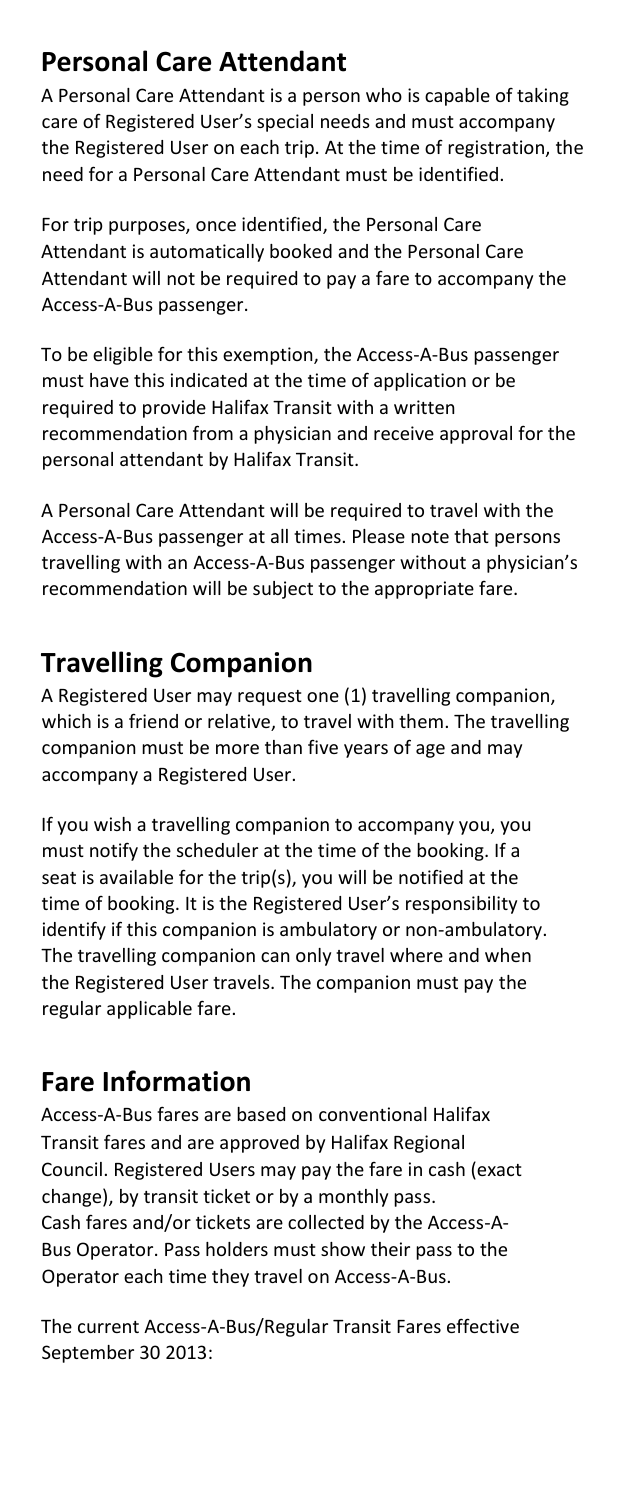|                                             | Cash        | Metro<br>Pass | 10 tickets |
|---------------------------------------------|-------------|---------------|------------|
| Adult-age 16 to 64                          | \$2.75      | \$82.00       | \$24.75    |
| Senior-age 65 & over                        | \$2.00      | \$60.00       | \$18.00    |
| Child $-$ ages 0-12 until<br>March 31, 2020 | <b>FREE</b> |               |            |

See the Halifax Transit Riders' Guide for further information on locations to purchase tickets or call HRM Services at 311

A Registered User may request to have a travel companion with them, if space permits. The travel companion must pay the regular applicable fare. If a person with a disability needs the seat, the companion may be refused the trip. If a trip is confirmed with a companion, they should not be bumped.

*Note: HRM reserves the right to adjust fares and service levels at any time*

#### <span id="page-8-0"></span>**Transfer To Halifax Transit Ferry Service & Other Bus Routes**

Halifax Transit issues transfers between the Access-A-Bus and the Ferry Service and other Halifax Transit Bus Routes, including Metro Link and Metro X.

When transferring from Access-A-Bus to the Ferry Service or other bus routes, the Access-A-Bus Operator will issue a transfer when requested upon boarding.

This transfer should be kept by the passenger for the duration of their trip.

When transferring from the Ferry Service or other bus routes to Access-A-Bus ask the Commissionaire at

the Ferry Terminal or the bus operator at the time of boarding for a transfer. This transfer will be accepted as fare on the Access-A-Bus within the allowable time frame, provided the user is a registered client of Access A-Bus and have their trip booked in advance.

## <span id="page-8-1"></span>**Service Standards**

Access-A-Bus whenever possible will try to ensure that no passenger spends more than one hour travel time on a one way trip within the communities of Halifax and Dartmouth or one and one half hours from the community of Bedford and former County areas.

Bus Operators do not knock on doors or ring doorbells at private residences. A bus arriving early will wait until the scheduled pickup window. Operators are not permitted to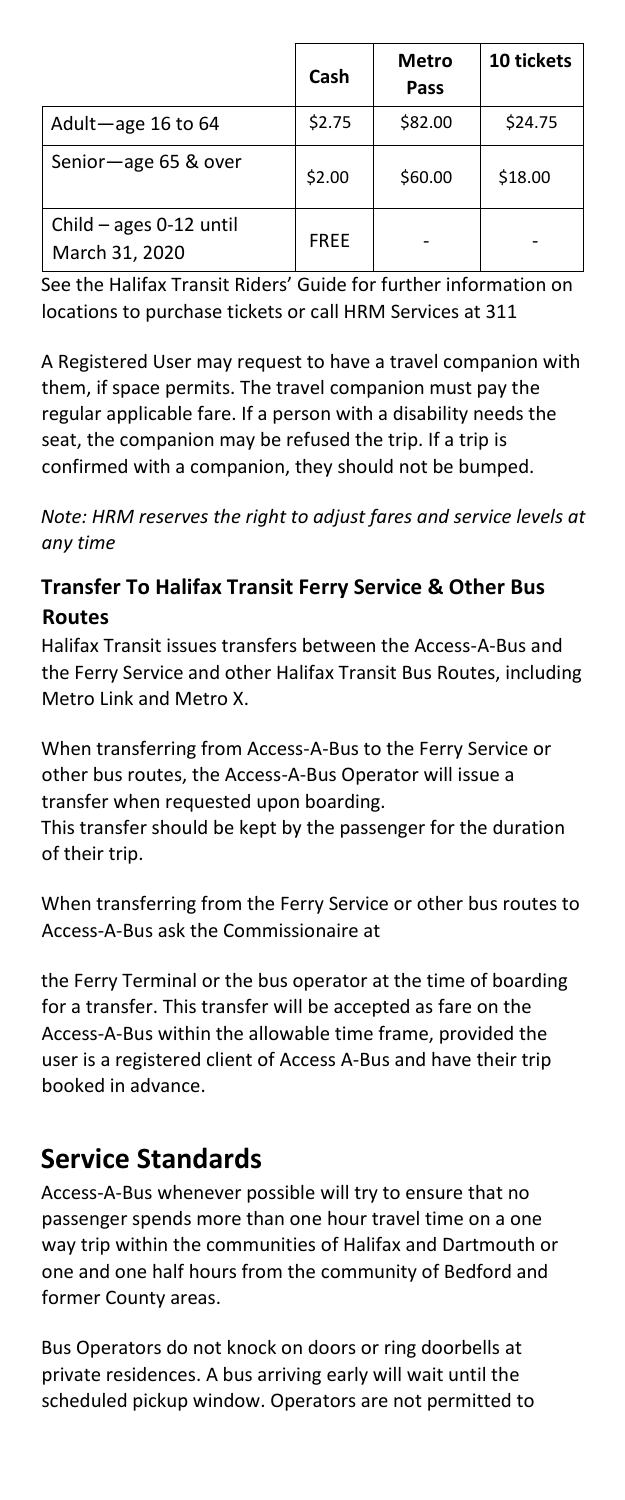enter a passenger's residence. The Bus Operator is the only person permitted to operate any of the Access-A-Bus equipment, including safety belts or wheelchair tie-downs.

Buses are equipped with wheelchair lifts or electric ramps, wheelchair anchoring devices, seat belts, handrails, two-way radios and fire and safety kits. Equipment standards are outlined by the Utility and Review Board of Nova Scotia. It is Halifax Transit's policy and Provincial regulation that seat belts are to be worn. Access-A-Bus operators are required to have completed a St. John Ambulance Standard First Aid Course, knowledge of the radio and other equipment. Operators are trained to provide safe and courteous assistance to persons using the service.

*Access-A-Bus is not intended for emergency medical services. If you are experiencing an emergency, please call 911 for assistance.*

*Note: Our staff does their best to maintain schedules so that you may arrive at your destination safely and on time. On occasion, road construction, inclement weather or traffic delays may put our buses behind schedule.* 

*Your patience and understanding is appreciated at these times.*

# <span id="page-9-0"></span>**Types of Service**

All requests for service are subject to availability of buses, location and prior bookings. Trip booking requests for distances of less than 200 meters (2-3 blocks) will not be accommodated, unless there is construction that interferes with pedestrian movement, no sidewalk in the area, or physical barriers that prevent pedestrian movement.

While Access-A-Bus tries to accommodate as many trip requests as possible, Access-A-Bus may not be able to meet all travel needs. Registered Users are encouraged to investigate Halifax Transit's other accessible services. For information on accessible public transit alternatives, please call HRM Services at 311.

The assignment of vehicles (special buses, etc.) to provide Access-A-Bus service is at the discretion of Access-A-Bus Scheduling and Dispatch. Access-A-Bus will assign the most cost-effective vehicle that meets your particular travel requirements. Special requests cannot be met. The following types of service are available for Registered Users:

## <span id="page-9-1"></span>**Subscription**

Registered Users (use of Registered User in this document includes a Subscription User unless expressly stated otherwise) are able to book trips using subscription type bookings. If the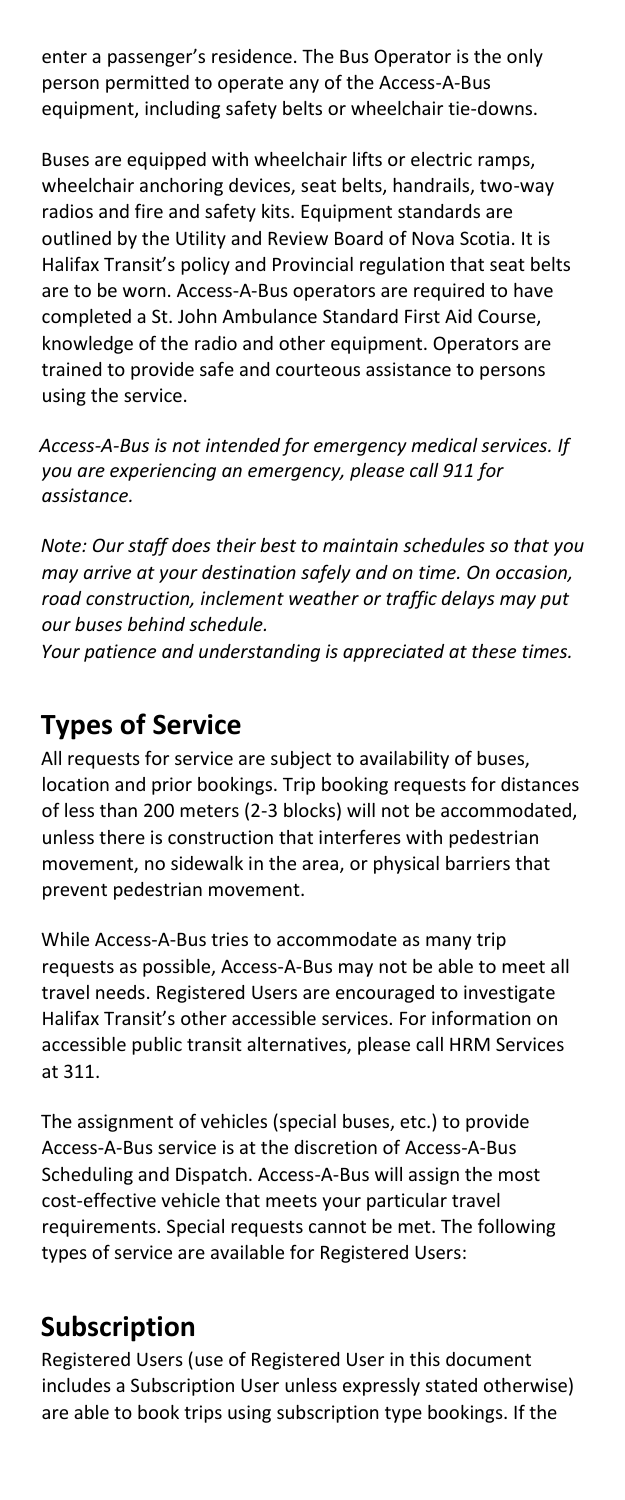Registered User requires a trip on the system for at least three (3) times per week to the same destination, they can qualify for use as a Subscription User for an indefinite period of time subject to seating or bus availability. Registered Users having to work shift work are also eligible for subscription status provided the shift schedule is consistent and is easily understood due to the repetitive nature of the shifts.

Once subscription is established, they are provided with a consistent trip window. The Registered Subscription User does not have to confirm each trip but must call the Dispatcher or call the Cancellation Line, as soon as possible, in the event of a ride cancellation.

Please note that the Subscription User is required to use a minimum of 75% of their subscription trips each month in order to maintain their subscription service. Subscription Users are responsible for confirming the need for transportation when a statutory Holiday falls on their workday.

For further details on the 75% Subscription Usage Policy, please refer to Appendix "B" which describes the policy in detail. Excessive Late Cancellations and/ or No-Shows may result in the Registered Subscription User being removed from the subscriber listing. The priority for this service is; (1) employment (2) education (3) medical.

Please note that your request for subscription service might take an extended period of time before being granted. Halifax Transit tries to maintain a 50/50 balance between Subscription and Advanced Bookings; as a result there is a limited Subscription service available.

*An address change will result in having to reapply for subscription service.*

## <span id="page-10-0"></span>**Trip Bookings**

#### <span id="page-10-1"></span>**Advance Bookings**

Advance trips are booked on a first-come, first-served basis, with no priority given for trips of any particular purpose. Registered Users are asked to call the Scheduler (option 1), between 7:00 a.m. and 11:00 p.m. on Monday to Friday and 7:00 a.m. to 5:00 p.m. Saturday, Sunday and Holidays to make their advanced bookings.

Advance bookings can be made up to seven (7) days (i.e. book Monday for the following Monday) and up to one (1) day in advance, with a maximum of five (5) bookings made daily. Additional trips must be booked at a later date. Clients will receive immediate confirmation of their bookings and be given their Pick Up Windows. Please ensure that you request your trip as early as possible.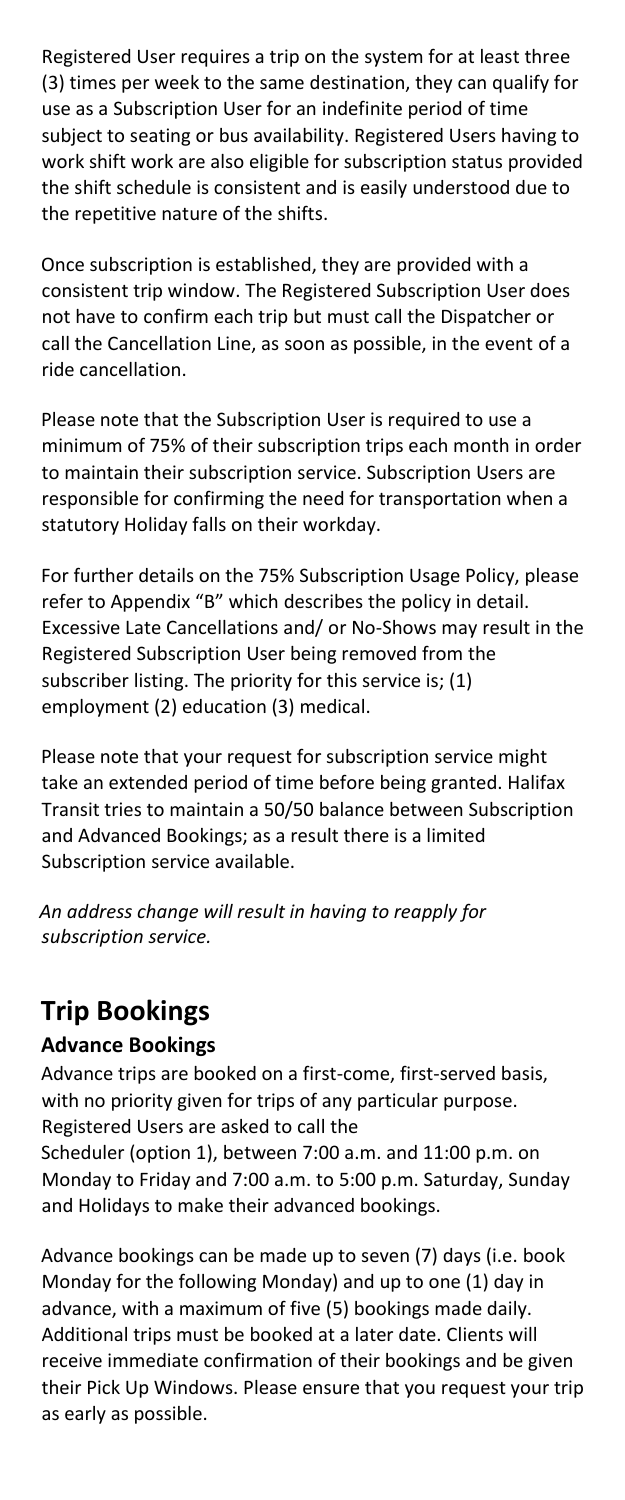#### <span id="page-11-0"></span>**Same Day Bookings**

Same day bookings may be accommodated. These bookings are considered to be "Write-ins". Registered Users are asked to call the Access-A-Bus Scheduler line (option 1). "Same Day" bookings will only be considered after Registered Users on the Waiting List are offered service.

#### <span id="page-11-1"></span>**Booking Medical Appointments for Specialists**

Medical appointments for specialists are often made months in advance. Medical appointments for Specialists and Special Medical Procedures can be made ninety (90) days in advance of the date of the appointment through the scheduling department (in advance of the seven (7) day booking window). The client will receive a call from scheduling two (2) days before the scheduled appointment, giving them their trip windows. If Halifax Transit feels that the Registered User is abusing this process it reserves the right to ask for appointment information, to confirm that this is a specialist appointment or special medical procedure.

# <span id="page-11-2"></span>**Service to Halifax Stanfield International Airport**

Access-A-Bus services the Halifax Stanfield International Airport. The existing booking procedures apply; however, Halifax Transit will accommodate requests for return trip service when outside of the seven

day booking window. When booking your return trip please be conscious of late arrivals and time spent in customs (if travelling internationally) when booking your return trip, and allow for extra time. Access-A-Bus will make every effort to accommodate clients who have missed their return trip from the airport; however,

due to limited resources there is no guarantee that an Access-A-Bus will be available. As is the current practice respecting bags and other personal items, AAB clients are responsible to carry their own luggage. Be advised there is also a fully accessible conventional route #320-Airport / Fall River that services the Halifax International Airport. When planning a trip to the airport consider using Route # 320. You can book Access A-Bus to drop you off at the pickup locations on the departure level and Route #320 will service the Arrival level (lower level) of the airport.

## <span id="page-11-3"></span>**Pick Up Window**

Clients will be allotted a 30 minute pick up window at the time of trip confirmation (i.e. if requested booking is 9:00 a.m., pick up may be scheduled between 8:45 a.m. and 9:15 a.m. and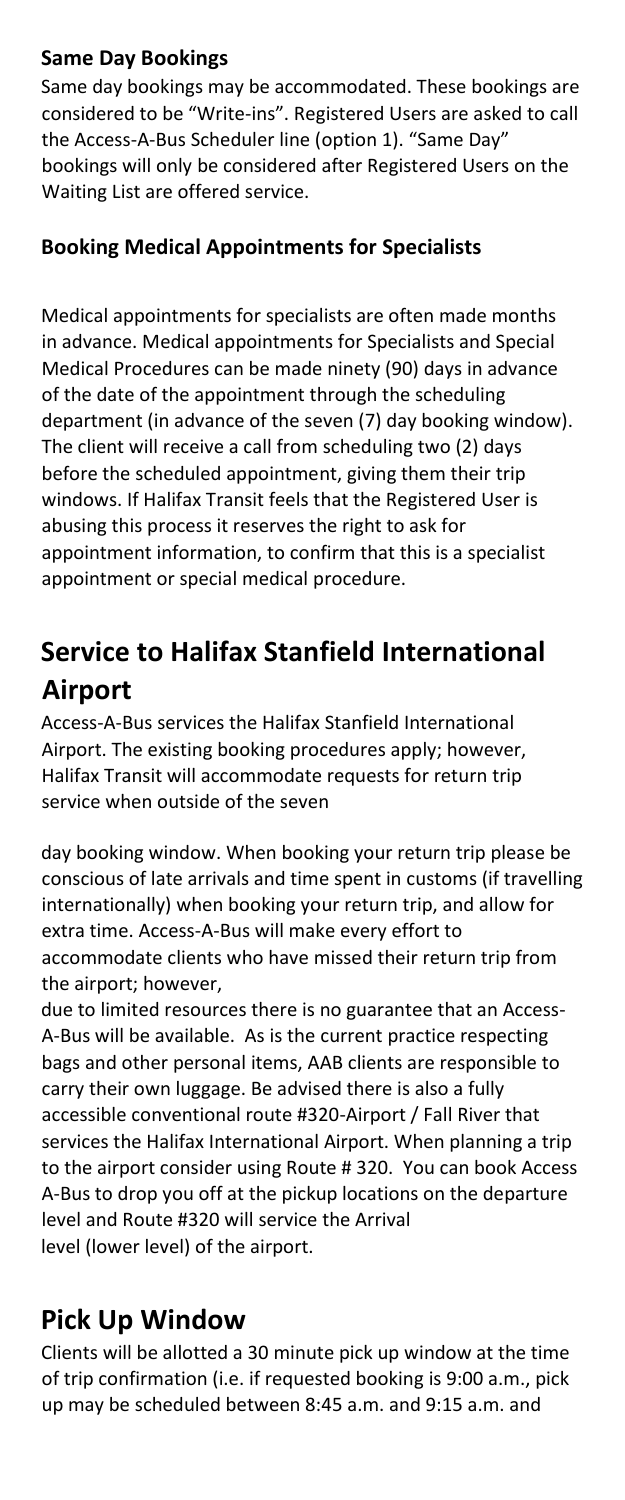could occur anytime within that time frame). Clients must be ready to be picked up for the entirety of the pick-up window. However, this does not mean the client has to be sitting on the curb waiting for the bus.

If you live in a private house, you have to be ready with your jacket or other outdoor wear on, be in a location that you can see the bus arrive and be able to get to the outside accessible door quickly and easily.

If you live in an apartment building you need to be in the lobby where you are going to be picked up with your jacket or other outdoor wear on. If you are being picked up at a mall or hospital, you must be at your designated pick up location. Please record your trip times. You will NOT receive a reminder call of what your trip times are.

#### <span id="page-12-0"></span>**Request for Service**

Please call the scheduling department during business hours. When calling to book your trip, please have all of your information ready.

- 1. Your Name or Name of Registered User.
- 2. Date and Time of trip request and return if required. (If travelling for an appointment, let the scheduler know the time that you need to be there.)
- 3. Civic address number for pick up & drop off destination, also specific door location.
- 4. If you wish a travelling companion with you, it must be requested at this time.

Access-A-Bus will make every attempt to fill your request, but remember, sometimes a trip is refused because others requested service before you. Please note that Access-A-Bus has predetermined pickup and drop off locations at Hospitals, Shopping Centres, etc.

## <span id="page-12-1"></span>**To Cancel a Booking**

Once you have received your confirmed trip time and wish to cancel your trip, please call the trip cancellation line at 490- 6999 (press 2) and leave your cancellation message on the recording. Give your name, the date and times of the trip and the reason you are cancelling.

If you need to cancel a trip, please do so as soon as possible before the booked time. If you cancel early, someone else may have the opportunity to use the system.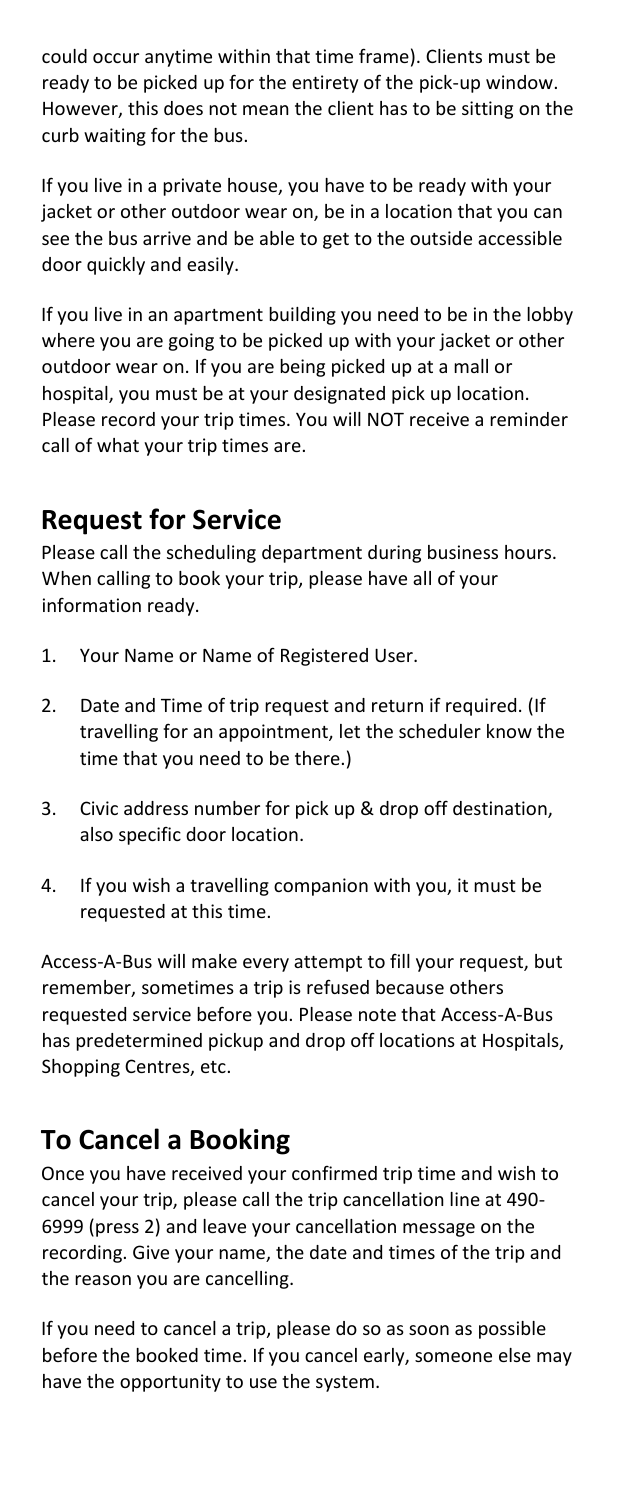If you fail to cancel a bus up to 1 hour before your scheduled pick up time, you will be considered a "No Show" and charged the full applicable fare the next time a pick up is made.

Failure to cancel a bus 12 hours in advance of your scheduled pick up time will result in a "Late Cancellation".

As the demand continues to grow for this service, these policies and procedures ensure equal and fair access to the system for all Registered Users. Flexibility within this service is limited and further affected when confirmed trips are later cancelled, quite often resulting in the space going unutilized while other Registered Users are on a waiting list. Any efforts to minimize these situations would greatly benefit all Registered Users.

## <span id="page-13-0"></span>**No-Show and Late Cancellation**

**"No-Show"** — is when an Access-A-Bus Registered User fails to cancel a bus trip within 1 hour of the time of his/ her confirmed trip, or show up for their scheduled pick up time. This action is viewed to be a serious abuse of the Access-A-Bus service, as it affects the efficient scheduling and use of the service.

**"Late Cancellation"**—is when an Access-A-Bus Registered User cancels his/her trip more than an hour (1 hour) before their scheduled pick up window, up to twelve (12) hours before their scheduled trip. As soon as you know you no longer require the bus, please call and cancel your trip times.

**"System No-show"**—Is when Access-A-Bus could not fulfill their service commitments to an AccessA-Bus client due to; equipment failure, staff error, communication error, etc.

When Registered Users "No-Show" or "Late Cancel" much in demand spaces on the bus may go unused, due to the limited time staff has to re-book the spaces on short notice. There are often legitimate reasons for

"No-Showing or "Late Cancelling", but often, Registered Users just do not bother to call and cancel their trips, or wait until the last minute. If you need to "Late Cancel" your bus, let the dispatcher know the reason for this.

The policy tries to deal with the "No-Show" or "Late Cancellation" issues in a fair and simple manner. Some missed pickups may not be the Registered User's fault and the policy clearly reflects the difference between system and Registered User' responsibility.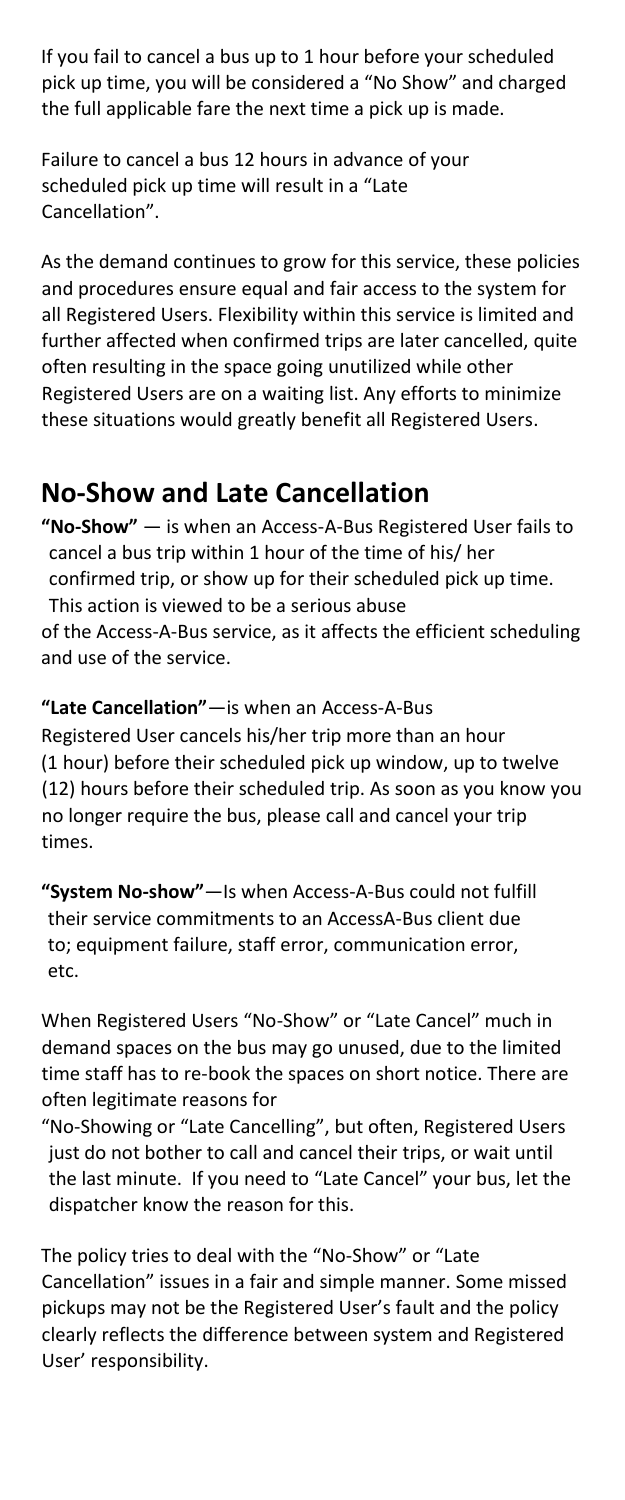# <span id="page-14-0"></span>**What Happens When a "No-Show" Occurs?**

When Access-A-Bus arrives at the client's pick-up location within the Pick Up Window, and there is no sign of the passenger, the driver will contact dispatch and dispatch in turn will try to make contact with the client to let them know the bus is there and waiting for them. If AAB staff is able to contact the client, they will be given a short period of time to make it out to the bus. If the AAB staff is unable to make contact with the client or the client does not make it out in a timely manner the bus will leave, and the client will be charged with a No-Show.

- When a Registered User "No Show's" for the first part of a trip, the return portion of the trip will be automatically cancelled by the AAB Dispatch unless the Registered User has called Access-ABus.
- Access-A-Bus Dispatcher may telephone the Registered User to discuss and record why the trip was missed on the day the No-Show occurs.
- The standard fare will be charged for each Registered User "No-Show". This fare will be collected the next time when the Registered User is transported.

# <span id="page-14-1"></span>**Tracking Procedure for No-Show & Late Cancellation**

Policy: Any Registered User who has a combination of five (5) violations (No-Shows/Late Cancellations) per calendar month, will be in violation of the No-Show/ Cancellation Policy

- An electronic record is kept to track all No-Show and Late Cancellations. The individual record tracks the number of incidents of No-Shows or Late Cancellations per month and the reasons given by the Registered User for each incident.
- No-Show and Late Cancellation lists will be followed up by a member of Halifax Transit Management by letter or phone call to the Registered User once they are in violation of the No-Show/Late Cancellation Policy, and to advise them of the consequence of their actions, should they continue.
- The No-Show or Late cancellation lists will be reviewed on a month by month basis by Staff and the Access-A-Bus No-Show/Cancellation Subcommittee to determine if any patterns become apparent as to reasons for No-Shows or Late Cancellation. This may include contacting the Registered User to discuss the circumstances surrounding the events and reasons for the NoShow.

*\*Note: A Registered User who has received notice of being in violation of the No-Show/Late Cancellation policy and*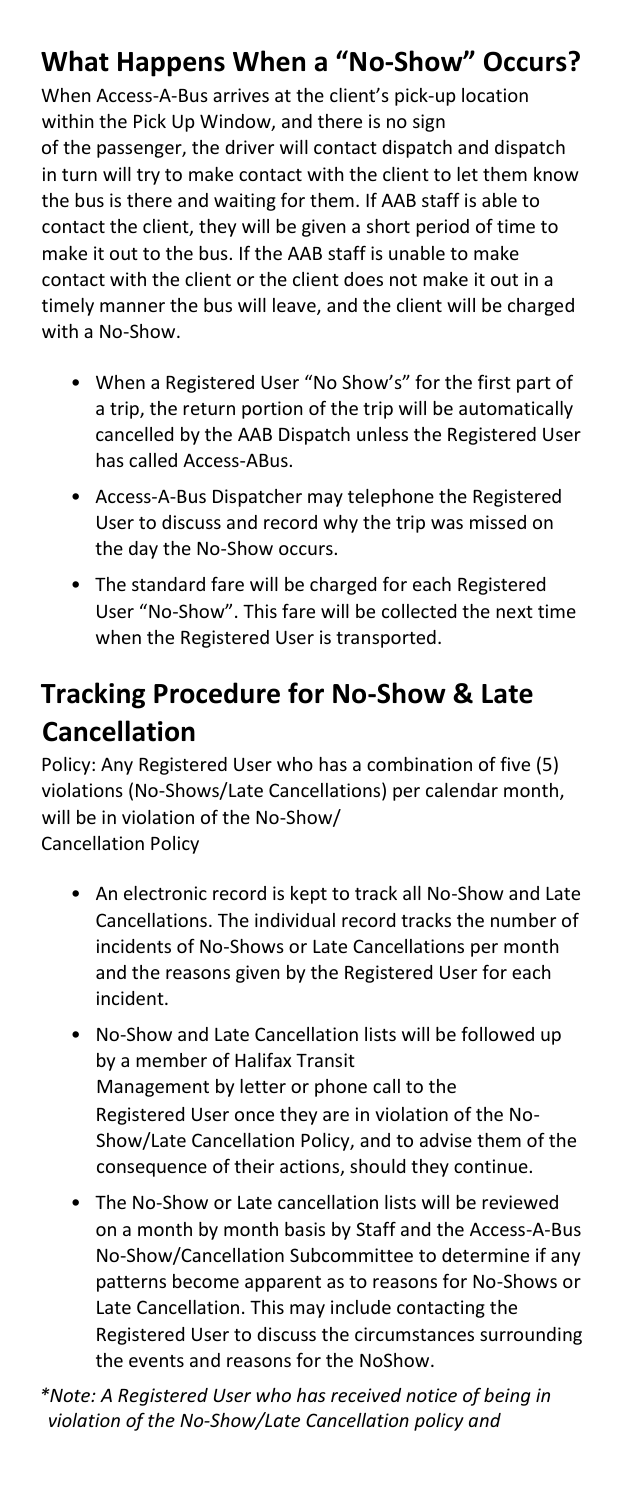*continues to accumulate violations of the No-Show/Cancellation policy will be subject to additional actions.*

For full details of the No-Show/Late Cancellation Policy and the steps taken, please refer to the full NoShow/Late Cancellation Suspension Policy outlined in Appendix "A" on page 17 of this User's Guide.

Your "No-Shows" and "Late Cancellations" can have an effect on other clients. Other client's "No-Shows" and "Late Cancellations" can have an effect on you. Please be considerate of other clients and try to avoid "No-Shows" and "Late Cancellations"

Be advised your excessive use of "No-Shows" and "Late Cancellations" can result in suspension. Please see the No-Show/Late Cancellation Suspension Policy Appendix  $''A'$ 

Access-A-Bus is a shared ride public transit for those who qualify for the service through the registration process.

You will be sharing your ride with other clients, and they will be sharing their ride with you.

Please follow the "Passenger Code of Conduct" (page 13) and the "General Rules" (page 14) to ensure everyone has a safe and pleasant trip.

## <span id="page-15-0"></span>**Passenger Code of Conduct**

For the comfort, convenience and safety of others, passengers are required to follow our Code of Conduct while using our service:

*Note: Abuse of service privileges and/or ignoring the Passenger Code of Conduct may be grounds for a temporary or permanent cancellation of your Access-A-Bus eligibility.*

- Passengers are not permitted to smoke while on transit vehicles.
- Seat belts must be used at all times unless medically exempt.
- Passengers are to refrain from using profanity when communicating with staff or while travelling on transit vehicles.
- No passengers are allowed to stand while travelling on Access-A-Bus.
- Passengers are required to be fully clothed while travelling.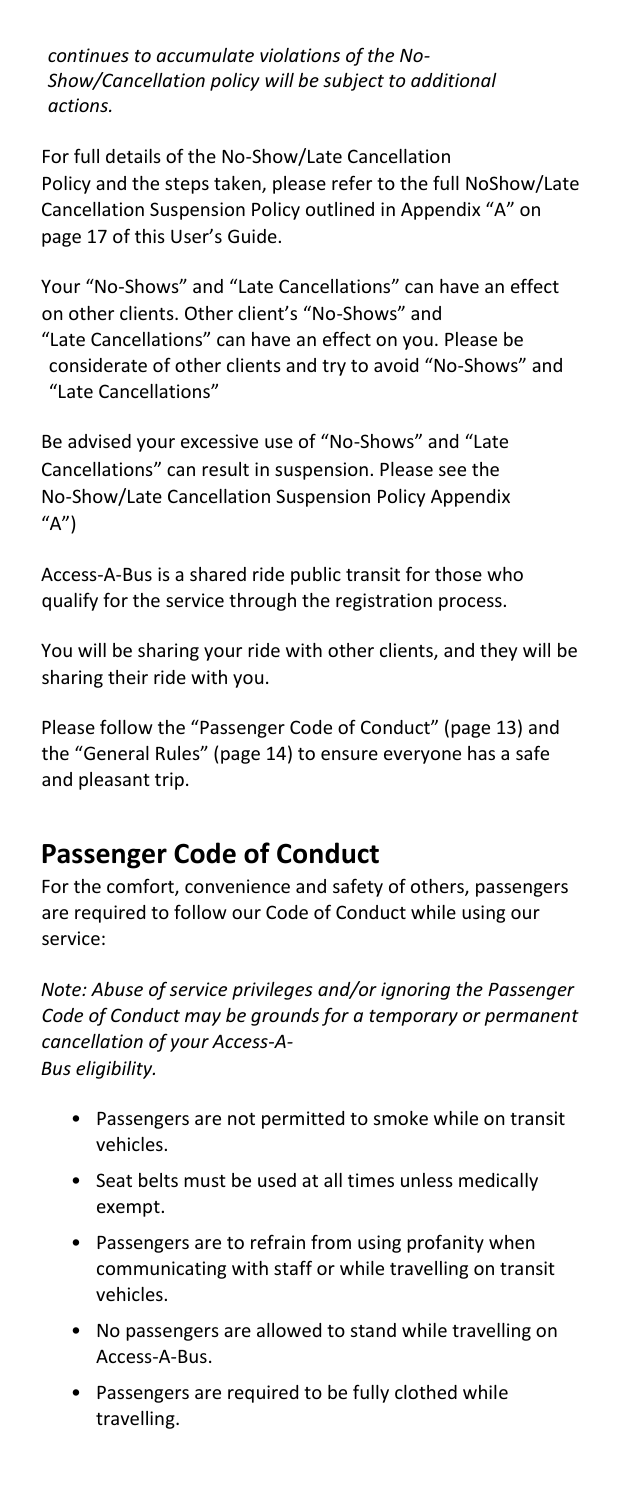- Many of our passengers are sensitive to fragrances and perfumes. We ask you consider others and go scent free in an effort to promote a safe and healthy transit system.
- Passengers are not permitted to operate any of the Access-A-Bus equipment, including but not limited to, safety belts, wheelchair tie downs or radio equipment.
- No drink, liquid or other food items are permitted on transit vehicles for the purpose of passenger consumption.
- Passengers are asked to refrain from operating any radios, televisions, tape recorders, musical instruments or similar devices on transit vehicles unless headphones are used and adjusted as to not disturb other passengers or Operators.
- Passengers are cautioned when exiting a transit vehicle not to move out in front of the vehicle without checking for oncoming traffic.
- For safety reasons wheelchairs and scooters must be backed onto the ramp.

## <span id="page-16-0"></span>**Child Safety Standards**

Safety standards are set by the Nova Scotia Utilities and Review Board and the Director of Halifax Transit. Passengers less than five (5) years of age cannot be transported in an adult ambulatory seat or travel on the Access-A-Bus held in the arms or on the lap of a parent or guardian. They may ride in a properly designed wheelchair for young children, suitably secured by Access-A-Bus "Q" restraints or your own C.S.A. approved infant/child seat.

## <span id="page-16-1"></span>**General Rules**

For the comfort, convenience and safety of others, passengers are requested to follow the following rules:

- Have the exact fare or ticket ready when boarding the bus.
- Have your sidewalks and steps CLEAR. It is the responsibility of the passengers to keep steps, ramps, lifts, driveways at their residence clear of debris, snow and ice. Operators may, at their own discretion, refuse to transport passengers from a pickup location if, in their opinion, it may be dangerous to do so (In reference to Nova Scotia Occupational Safety Act).
- Consult with the Scheduler about the best times for booking a trip for a medical appointment, shopping, etc.
- Keep your packages to a minimum. Buses are not designed to carry large amounts of groceries, parcels or luggage. Registered Users of AccessA-Bus may only bring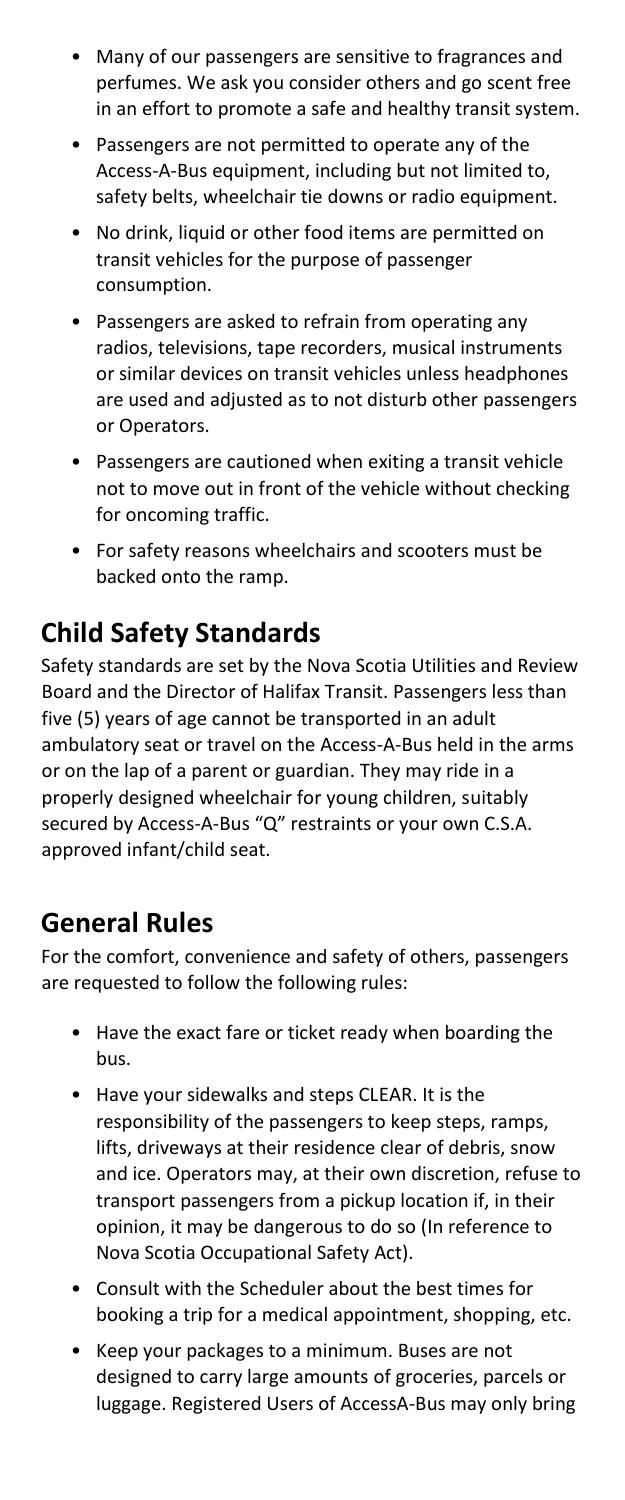parcels on the bus if the Registered Users are capable of handling and securing them or their travelling companion, or if the parcels are secured to their equipment. Operators have the right to refuse to carry packages they consider unsafe.

- Call Registration for any changes in your address or telephone number.
- Do not ask the Operators to perform any duties which would be considered unsafe.
- Operators have been instructed not to back out of driveways or alleys. Instead, the vehicle enters and turns around enabling it to drive out forward. When this is not possible, it is backed in so that the Operator can drive out forward.
- With the exception of working dogs in a harness, animals are not allowed on Halifax Transit vehicles unless properly restrained in a closed cage. Large dogs and exotic animals are prohibited.
- Passengers entitled to a reduced fare must present required identification upon boarding and where such ID is not available, the full fare must be paid.
- For safety reasons, carriages or wagons will not be permitted on transit buses unless folded, so as not to interfere with other passengers or the operation of the transit vehicle.
- Wheelchairs, scooters, wagons and bicycles can be accommodated on the ferries.
- Passengers are cautioned when disembarking from a transit bus not to step out in front of the bus without checking for oncoming traffic.

# <span id="page-17-0"></span>**The Accessible Transportation Liaison Committee (ATLC)**

The Accessible Transportation Liaison Committee's mandate is to provide recommendations on the quality and quantity of accessible bus service from a Registered Users perspective. The Committees' purpose is to advise, assist and provide recommendations to Halifax Transit on all matters relating to accessible transportation provided by Halifax Transit. You can write to the Committee at:

> Chairperson (ATLC) c/o Access-A-Bus Halifax Transit 200 Ilsley Avenue Dartmouth NS, B3B 1V1

The Committee consists of eight (8) elected members.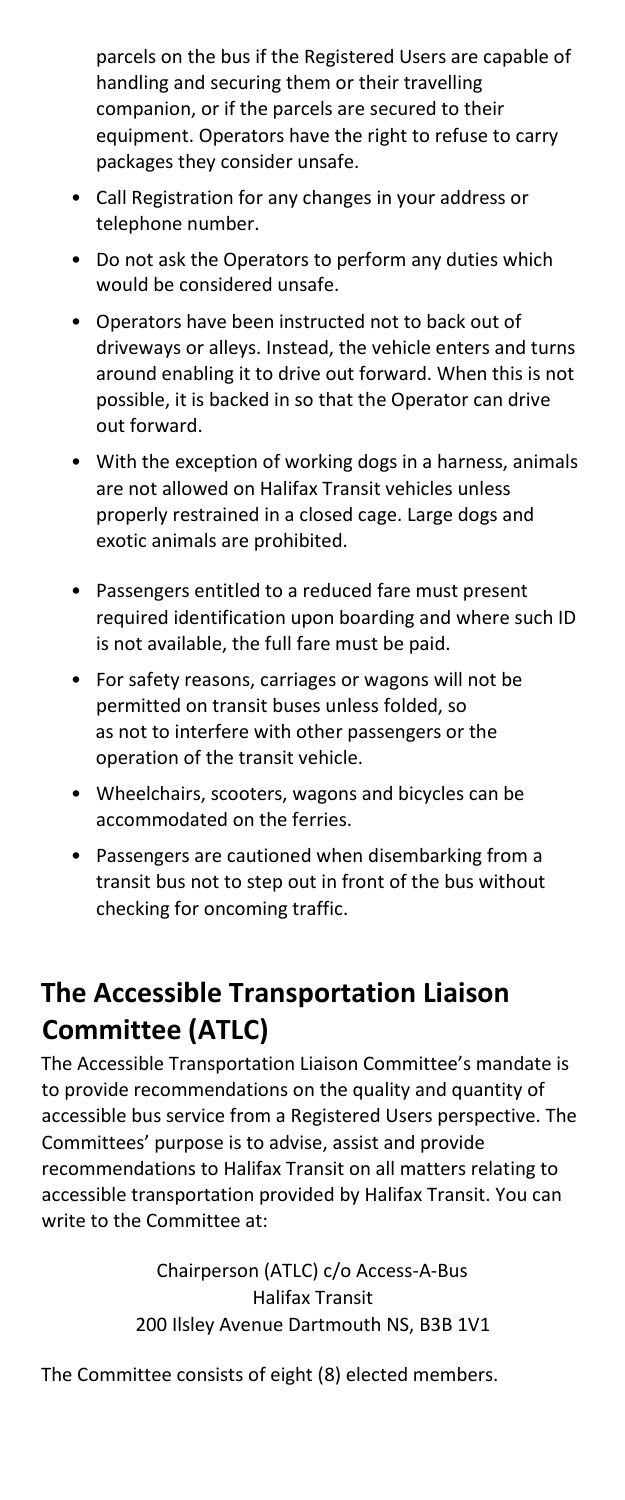Seven (7) of the eight (8) elected members must be Registered Users of the system. Members are elected every May to serve a two (2) year term. Any person running for election must be nominated by a Registered User of the system. Meetings are held once a month at the Halifax Transit offices at the above address.

# <span id="page-18-0"></span>**Feedback**

If you would like to register any feedback, compliments or complaints, please call HRM Services at 311 (daily 7am to 8pm). Or visit our website at (www.halifax.ca/ transit). This will assist in improving the quality of the Access-A-Bus Service.

Any information is strictly confidential and it will have no adverse effect on the level of service you receive. Please give us your thoughts and ideas.

# <span id="page-18-1"></span>**Liability**

The Registered User releases the Halifax Regional Municipality, its officers, employees, or agents (collectively "HRM") from all loss, damage, or injury whatsoever, whether caused by negligence or otherwise, from the use or operation of the Access-A-Bus. The Registered User agrees to indemnify, protect, and hold harmless HRM from any or all liability for all loss,

damage or injury to persons or property arising from or related to the use or operation of the Access-A-Bus.

Additionally, the Registered User agrees that HRM shall not be liable for:

(a) any incidental, indirect, special or consequential damages, including but not limited to loss of use, revenues, profits or savings, even if HRM knew or should have known of the possibility of such damages or injuries, and

(b) claims, demands, or actions against the Registered User by any person, corporation, or other legal entity resulting from the use or operation of the Access-A-Bus.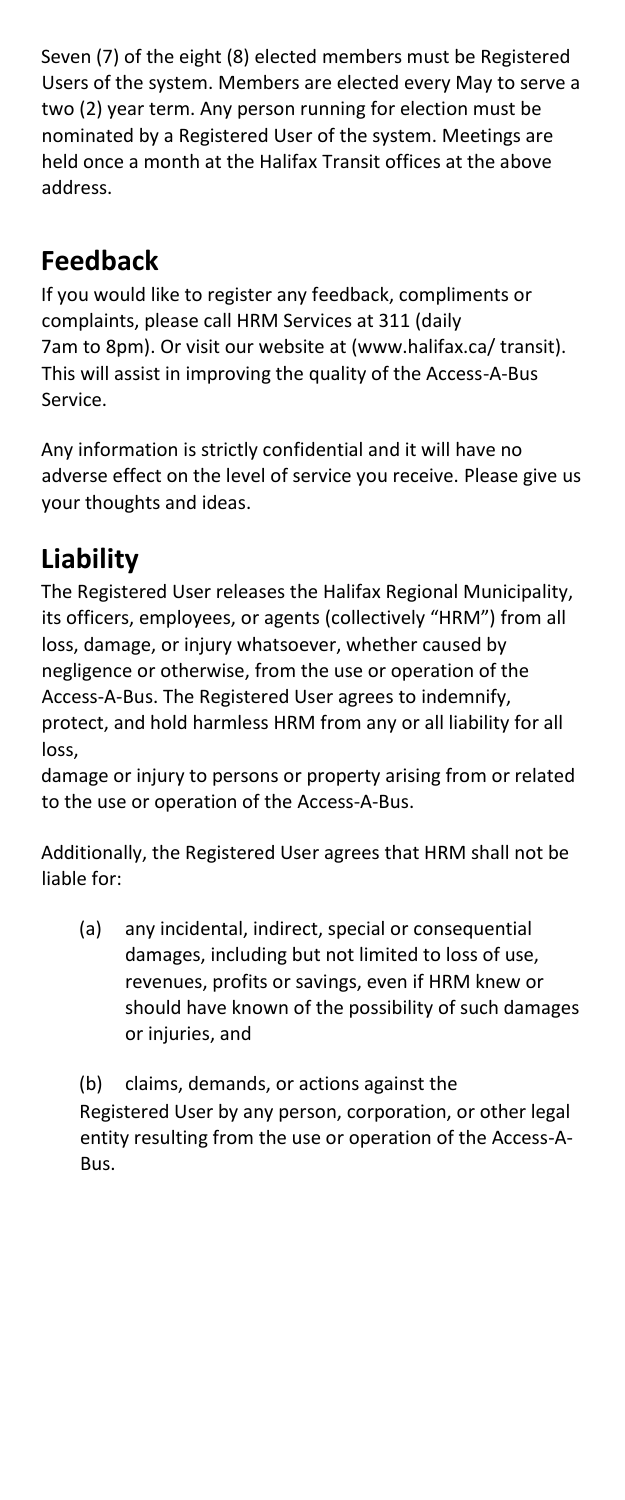# <span id="page-19-1"></span><span id="page-19-0"></span>**Appendix "A": No-Show/Late Cancellation Suspension Policy**

#### <span id="page-19-2"></span>**First Offence:**

On the first offence (violation of the No-Show/Late Cancellation Policy 5 times or more in a calendar month), the Registered User will receive an "Advisory Letter" of warning that a policy violation has been recorded, a copy of the No-Show/Cancellation Policy and that a second offence within 6 months of the first offence will result in an "Advisory Phone Call" from Halifax Transit Management.

#### <span id="page-19-3"></span>**Second Offence:**

A Registered User that has received an "Advisory Letter" will receive an "Advisory Phone Call" from Halifax Transit Management. This phone call will be to determine the causes for the client to be repeatedly in violation of the No-Show/Late Cancellation Policy. A third offence within 6 months of the second offence will result in an "Review Committee" meeting.

#### <span id="page-19-4"></span>**Third Offence:**

The Registered User will be required to attend a "Review Committee". This "Review Committee" will consist of members from the Accessible Transportation Liaison Committee—No-Show/Late Cancellation Sub-Committee and member(s) from Halifax Transit Management. This "Review Committee" will try to help the user to reduce the number of No-Shows/Late Cancellations that the client is experiencing. A fourth offence within 6 months of the third offence will result in a seven (7) day suspension.

*\*NOTE—refusing to meet with the "Review Committee" or failure to honour the appointment without advisement will result in the appropriate suspension.*

#### <span id="page-19-5"></span>**Fourth Offence:**

The Registered User will receive a seven (7) day suspension to be completed during seven (7) consecutive days (Sunday to Saturday). Additional offences within 6 months of the fourth offence will result in additional penalties.

#### <span id="page-19-6"></span>**Additional Offences:**

If additional offences occur, the client will be called back before the "Review Committee" and may face additional suspensions if they continue to be in violation of the NoShow/Late Cancellation Policy. Additional suspensions would include; fourteen (14) day suspension (two consecutive weeks), a one (1) month (4 consecutive weeks) suspension, and possible removal from the Access-A-Bus service.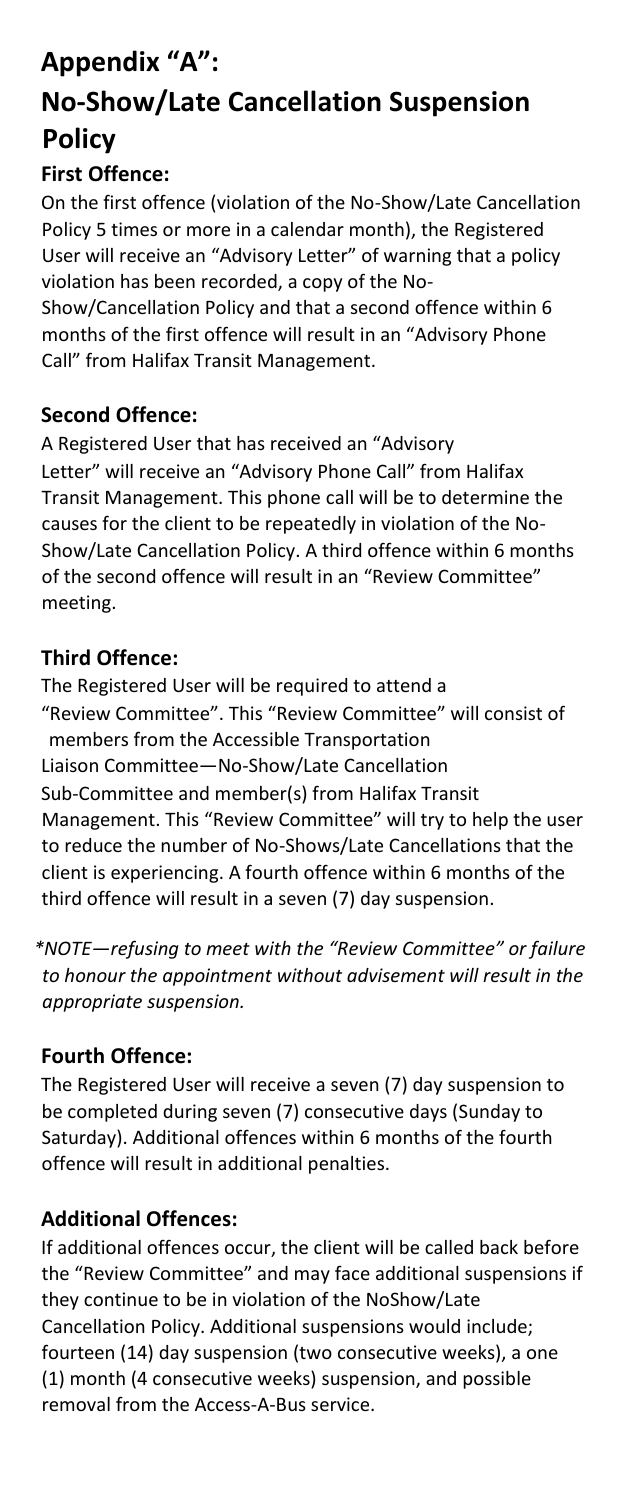*Note:*

*The Registered User may continue to accumulate violations to the No-Show/Late Cancellation Policy while waiting for notification of violation of the policy and/or for the period waiting to appear before the "Review Committee".*

# <span id="page-20-0"></span>**Appendix "B": 75% Subscription Usage Policy**

<span id="page-20-1"></span>Registered Users are able to book trips using subscription type bookings. If the Registered User requires a trip with Access-A-Bus, at least three (3) times per week to the same destination, they can be booked as a subscriber for an indefinite period of time subject to seating and bus availability.

Registered Users attending an educational facility, for the duration of the course are eligible for Subscription Service provided the schedule to attend classes from week to week is repetitive in nature and occurs three (3) times a week or more. Registered Users having to work shift work are also eligible for Subscription Service provided the shift schedule is consistent and is easily understood due to the repetitive nature of the shifts. Once this is established, they are provided with a trip at their requested pick up window.

The Registered Subscription User does not have to confirm each trip but must call the Dispatcher or call the Cancellation Line, as soon as possible in the event of a ride cancellation. Please note that the Subscription User is responsible for confirming the need for transportation when a "Statutory Holiday" falls on their workday.

Successive ride cancellations, "Late Cancellations" or "No-Shows" may result in the Registered Subscription User being removed from the subscriber listing.

The priority for this subscriber service is as following:

- 1) Employment
- 2) Education 3) Medical

Please note that your request for subscription service might take an extended period of time before being granted. Halifax Transit tries to maintain a 50/50 balance between Subscription and Advanced Bookings,

as a result there is a limited Subscription service is available.

#### <span id="page-20-2"></span>**Responsibilities of Registered Subscription Users**

• Registered Subscription Users are required to use a minimum of 75% of their subscription trips each month in order to continue being eligible for subscription service. For example, a subscriber who uses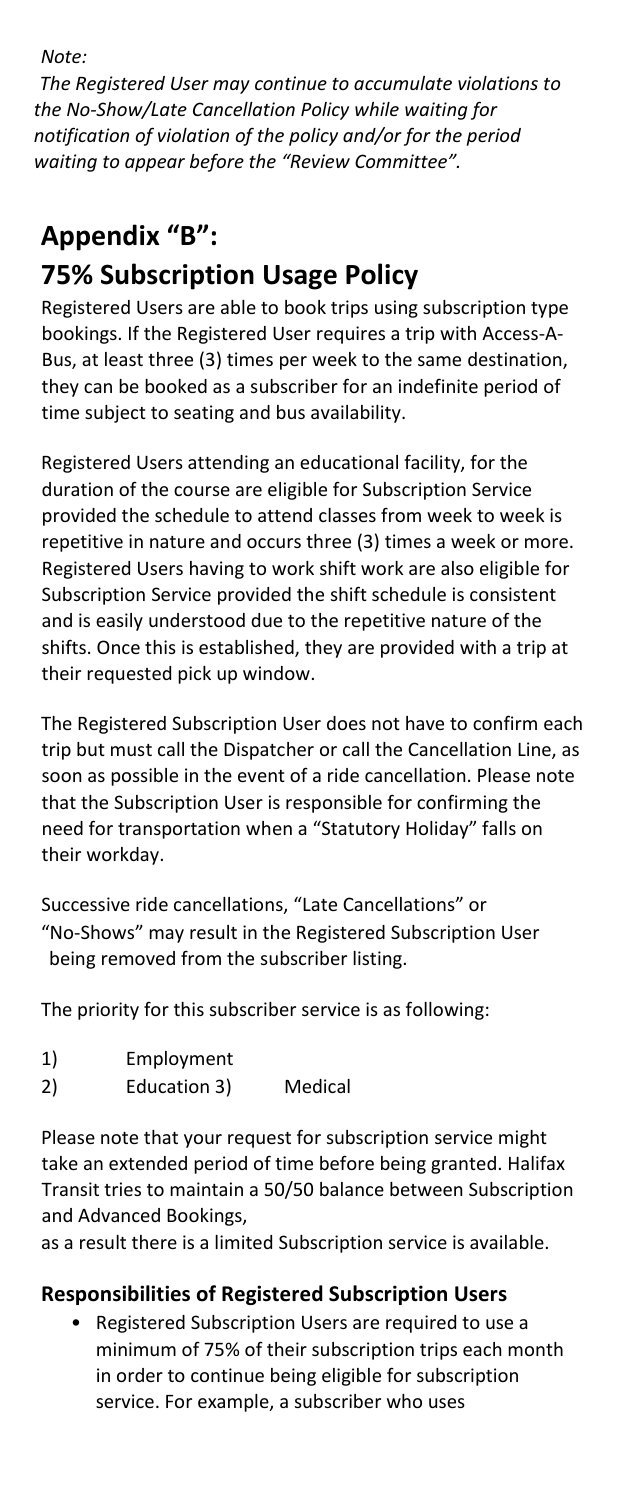Subscription Service to travel twenty times a month will be required to use a minimum of fifteen of those trips per month.

- Subscription rides cancelled less than 12 hours in advance and No-Shows are also included in the 75% subscription usage policy.
- Registered Subscription Users who have not maintained the 75% usage policy will no longer be eligible for Subscription Service and will be removed from this service for a period of one month. It will be necessary to call scheduling to book for each day's trips. After one month, the Registered Subscription User can reapply for Subscription

Service. The exact pick up window may no longer be available and your request may be placed on the waiting list.

- Registered Subscription Users who repeatedly violate the 75% subscription usage policy may become permanently ineligible for Subscription Service.
- An address change will result in having to reapply for subscription service.

It is the user's responsibility to be aware of the rules and regulations of Access-A-Bus and any other Halifax Transit Services that they use. All users are encouraged to check the Halifax Transit website for updates or changes: http://www.halifax.ca/transit/

The "Access-A-Bus (AAB) Registered User's Guide" is produced by Halifax Transit with the cooperation of the Accessible Transportation Liaison Committee (ATLC).